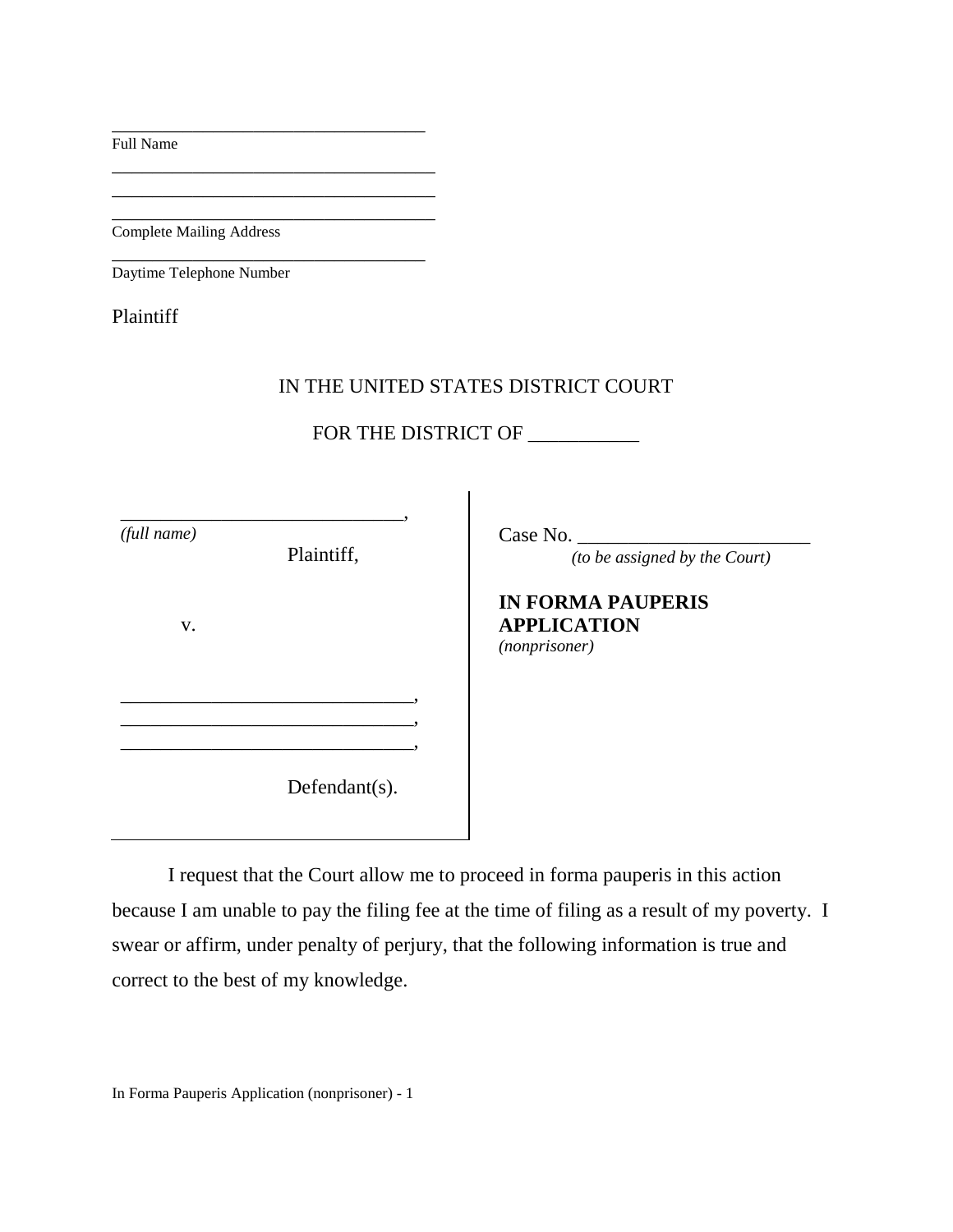## **AFFIDAVIT**

1. For both you and your spouse, estimate the average amount of money received from each of the following sources during the past 12 months. *(Adjust any amount that was received weekly, biweekly, quarterly, semiannually, or annually to show the monthly rate. Use gross amounts, that is, amounts before any deductions for taxes or otherwise. )*

| <b>Income source</b>                                                    | <b>Average monthly amount during</b><br>the past 12 months                                                                                                                                                                                                                                                                                                                                                                                                  |                                        | Amount expected next month             |                                        |
|-------------------------------------------------------------------------|-------------------------------------------------------------------------------------------------------------------------------------------------------------------------------------------------------------------------------------------------------------------------------------------------------------------------------------------------------------------------------------------------------------------------------------------------------------|----------------------------------------|----------------------------------------|----------------------------------------|
|                                                                         | You                                                                                                                                                                                                                                                                                                                                                                                                                                                         | <b>Spouse</b>                          | You                                    | <b>Spouse</b>                          |
| Employment                                                              | $\frac{1}{2}$                                                                                                                                                                                                                                                                                                                                                                                                                                               | $\frac{1}{2}$                          | $\ddot{\mathbf{s}}$                    | $\mathsf{s}$ . The set of $\mathsf{s}$ |
| Self-employment                                                         | \$______                                                                                                                                                                                                                                                                                                                                                                                                                                                    | $\frac{1}{2}$                          | $\ddot{\mathsf{s}}$                    | $\mathsf{s}\_\_\_\_\_\_\_\$            |
| Income from real property<br>(such as rental income)                    | $\mathsf{s}\hspace{2pt}\overline{\hspace{2pt}}$                                                                                                                                                                                                                                                                                                                                                                                                             | $\frac{1}{2}$                          | $\mathsf{s}$ . The set of $\mathsf{s}$ | $\mathsf{s}\_\_\_\_\_\_\_\$            |
| Interest and dividends                                                  | $\frac{1}{2}$                                                                                                                                                                                                                                                                                                                                                                                                                                               | $\frac{1}{2}$                          | $\frac{1}{2}$                          | $\mathsf{s}\_\_\_\_\_\_\_\$            |
| Gifts                                                                   | $\ddot{\mathbf{s}}$                                                                                                                                                                                                                                                                                                                                                                                                                                         | $\frac{1}{2}$                          | $\mathsf{s}$ . The set of $\mathsf{s}$ | $\frac{1}{2}$                          |
| Alimony                                                                 | \$________                                                                                                                                                                                                                                                                                                                                                                                                                                                  |                                        | $\frac{1}{2}$                          | $\mathsf{s}\_\_\_\_\_\_\$              |
| Child support                                                           | $\ddot{\mathbf{s}}$                                                                                                                                                                                                                                                                                                                                                                                                                                         | $\frac{1}{2}$                          | $\sharp$ , where $\sharp$              | $\frac{1}{2}$                          |
| Retirement (such as social security,<br>pensions, annuities, insurance) | $\mathsf{s}$ . The set of $\mathsf{s}$                                                                                                                                                                                                                                                                                                                                                                                                                      | $\frac{1}{2}$                          | $\mathsf{s}$ . The set of $\mathsf{s}$ | $\mathsf{s}$ . The set of $\mathsf{s}$ |
| Disability (such as social security,<br>insurance payments)             | $\mathsf{s}\hspace{-.1cm}\_\hspace{-.1cm}\_\hspace{-.1cm}\_\hspace{-.1cm}\_\hspace{-.1cm}\_\hspace{-.1cm}\_\hspace{-.1cm}\_\hspace{-.1cm}\_\hspace{-.1cm}\_\hspace{-.1cm}\_\hspace{-.1cm}\_\hspace{-.1cm}\_\hspace{-.1cm}\_\hspace{-.1cm}\_\hspace{-.1cm}\_\hspace{-.1cm}\_\hspace{-.1cm}\_\hspace{-.1cm}\_\hspace{-.1cm}\_\hspace{-.1cm}\_\hspace{-.1cm}\_\hspace{-.1cm}\_\hspace{-.1cm}\_\hspace{-.1cm}\_\hspace{-.1cm}\_\hspace{-.1cm}\_\hspace{-.1cm}\$ | $\mathsf{s}$ . The set of $\mathsf{s}$ | $\mathsf{s}$ . The set of $\mathsf{s}$ | \$_                                    |
| Unemployment payments                                                   |                                                                                                                                                                                                                                                                                                                                                                                                                                                             | $\frac{1}{2}$                          | \$_____                                | $\frac{1}{2}$                          |
| Public-assistance<br>(such as welfare)                                  | $\ddot{\mathbf{s}}$                                                                                                                                                                                                                                                                                                                                                                                                                                         | $\mathsf{s}$ . The set of $\mathsf{s}$ | \$                                     | $\frac{1}{2}$                          |
| Other (specify):___________                                             | \$__                                                                                                                                                                                                                                                                                                                                                                                                                                                        | $\mathsf{s}$ . The set of $\mathsf{s}$ | \$_                                    | $\mathsf{s}$ . The set of $\mathsf{s}$ |
| <b>Total monthly income:</b>                                            | \$_                                                                                                                                                                                                                                                                                                                                                                                                                                                         | \$_                                    | \$_                                    | \$_                                    |

2. List your employment history, most recent employer first.

| <b>Employer</b> | <b>Address</b> | <b>Dates of Employment</b> | Gross monthly pay |
|-----------------|----------------|----------------------------|-------------------|
|                 |                |                            |                   |
|                 |                |                            |                   |

In Forma Pauperis Application (nonprisoner) - 2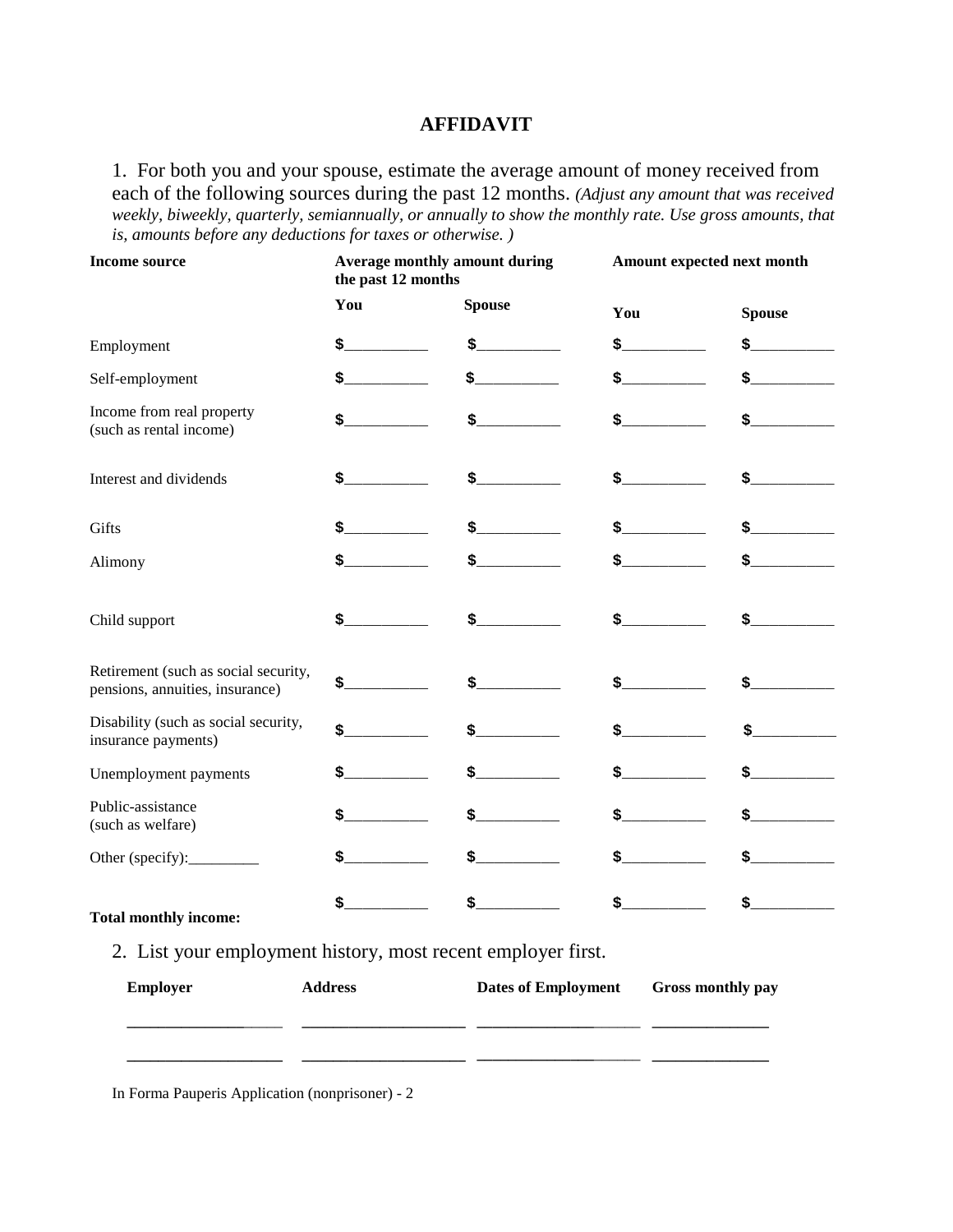3. List your spouse's employment history, most recent employer first.

| <b>Employer</b> | <b>Address</b> | <b>Dates of Employment</b> | Gross monthly pay |
|-----------------|----------------|----------------------------|-------------------|
|                 |                |                            |                   |
|                 |                |                            |                   |

4. How much cash do you and your spouse have? \$

Below, state any money you and your spouse have in bank accounts or other financial institution**.**

| <b>Financial institution</b> | <b>Type of account</b> | <b>Amount you have</b> | Amount your spouse has |
|------------------------------|------------------------|------------------------|------------------------|
|                              |                        |                        |                        |
|                              |                        |                        |                        |
|                              |                        |                        |                        |

5. List the assets (with values) that you own or your spouse owns*. (Do not list clothing and ordinary household furnishings.)*

| <b>Home</b> (Address and Value) | <b>Other real estate</b> (Address and Value) <b>Motor vehicle</b> #1 (Value) |                                         |  |
|---------------------------------|------------------------------------------------------------------------------|-----------------------------------------|--|
|                                 |                                                                              |                                         |  |
|                                 |                                                                              |                                         |  |
|                                 |                                                                              |                                         |  |
| <b>Motor vehicle #2</b> (Value) | <b>Other assets</b> (item and<br>value)                                      | <b>Other assets</b> (item and<br>value) |  |
|                                 |                                                                              |                                         |  |
| Year: $\frac{1}{2}$ Year:       |                                                                              |                                         |  |
|                                 |                                                                              |                                         |  |

6. Does anyone owe you or your spouse money? State the person's name and the amount owed.

\_\_\_\_\_\_\_\_\_\_\_\_\_\_\_\_\_\_\_\_\_\_\_\_\_\_\_\_\_\_\_\_\_\_\_\_\_\_\_\_\_\_\_\_\_\_\_\_\_\_\_\_\_\_\_\_\_\_\_\_\_\_\_\_\_\_\_\_\_\_\_\_ \_\_\_\_\_\_\_\_\_\_\_\_\_\_\_\_\_\_\_\_\_\_\_\_\_\_\_\_\_\_\_\_\_\_\_\_\_\_\_\_\_\_\_\_\_\_\_\_\_\_\_\_\_\_\_\_\_\_\_\_\_\_\_\_\_\_\_\_\_\_\_\_

In Forma Pauperis Application (nonprisoner) - 3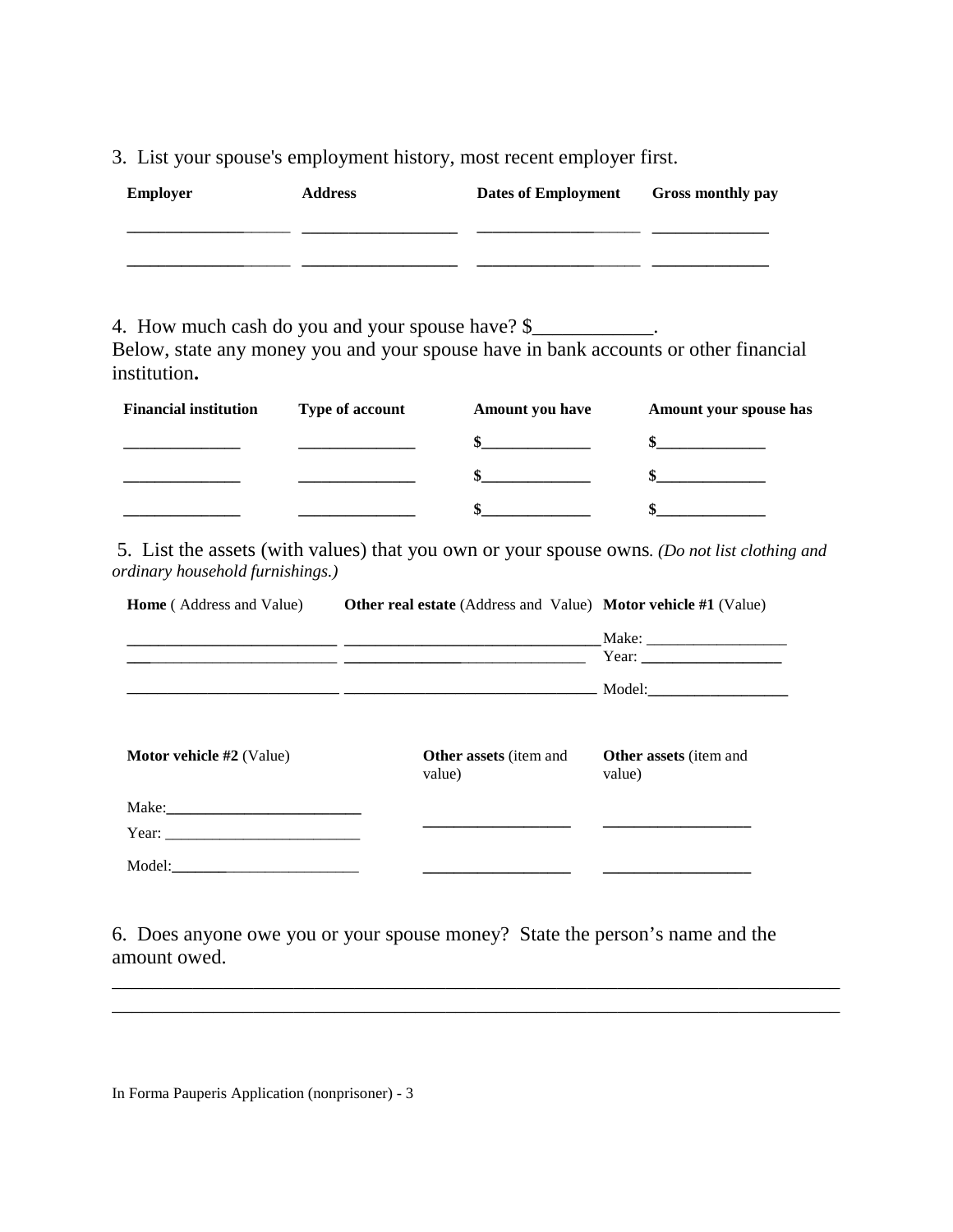7. On the chart below, estimate the average monthly expenses of you and your family. Show separately the amounts paid by your spouse. Adjust any payments that are made weekly, biweekly, quarterly, semiannually, or annually to show the monthly rate.

|                                                                                                | You                                                                                                                                                                                                                                                                                                                                                                          | <b>Your Spouse</b>              |
|------------------------------------------------------------------------------------------------|------------------------------------------------------------------------------------------------------------------------------------------------------------------------------------------------------------------------------------------------------------------------------------------------------------------------------------------------------------------------------|---------------------------------|
| Rent or home-mortgage payment (include<br>lot rented for mobile home)                          | $\sim$                                                                                                                                                                                                                                                                                                                                                                       | $\frac{1}{2}$                   |
| Utilities (electricity, heating fuel, water, sewer, and telephone)                             | $\frac{\S_{\frac{1}{2}}}{\S_{\frac{1}{2}}}{\S_{\frac{1}{2}}}{\S_{\frac{1}{2}}}{\S_{\frac{1}{2}}}{\S_{\frac{1}{2}}}{\S_{\frac{1}{2}}}{\S_{\frac{1}{2}}}{\S_{\frac{1}{2}}}{\S_{\frac{1}{2}}}{\S_{\frac{1}{2}}}{\S_{\frac{1}{2}}}{\S_{\frac{1}{2}}}{\S_{\frac{1}{2}}}{\S_{\frac{1}{2}}}{\S_{\frac{1}{2}}}{\S_{\frac{1}{2}}}{\S_{\frac{1}{2}}}{\S_{\frac{1}{2}}}{\S_{\frac{1}{2$ |                                 |
| Home maintenance (repairs and upkeep)                                                          | $\sim$                                                                                                                                                                                                                                                                                                                                                                       |                                 |
| Food                                                                                           | $\frac{\S_{\perp}}{\S_{\perp}}$                                                                                                                                                                                                                                                                                                                                              |                                 |
| Clothing                                                                                       | $\frac{\S_{\frac{1}{2}}}{\S_{\frac{1}{2}}}{\S_{\frac{1}{2}}}{\S_{\frac{1}{2}}}{\S_{\frac{1}{2}}}{\S_{\frac{1}{2}}}{\S_{\frac{1}{2}}}{\S_{\frac{1}{2}}}{\S_{\frac{1}{2}}}{\S_{\frac{1}{2}}}{\S_{\frac{1}{2}}}{\S_{\frac{1}{2}}}{\S_{\frac{1}{2}}}{\S_{\frac{1}{2}}}{\S_{\frac{1}{2}}}{\S_{\frac{1}{2}}}{\S_{\frac{1}{2}}}{\S_{\frac{1}{2}}}{\S_{\frac{1}{2}}}{\S_{\frac{1}{2$ |                                 |
| Laundry and dry-cleaning                                                                       | $\sim$                                                                                                                                                                                                                                                                                                                                                                       |                                 |
| Medical and dental expenses                                                                    | $\sim$                                                                                                                                                                                                                                                                                                                                                                       | $\sim$                          |
| Transportation (not including motor vehicle payments)                                          | $\sim$                                                                                                                                                                                                                                                                                                                                                                       | $\sim$                          |
| Recreation, entertainment, newspapers, magazines, etc.                                         | $\frac{\S_{\frac{1}{2}}}{\S_{\frac{1}{2}}}{\S_{\frac{1}{2}}}{\S_{\frac{1}{2}}}{\S_{\frac{1}{2}}}{\S_{\frac{1}{2}}}{\S_{\frac{1}{2}}}{\S_{\frac{1}{2}}}{\S_{\frac{1}{2}}}{\S_{\frac{1}{2}}}{\S_{\frac{1}{2}}}{\S_{\frac{1}{2}}}{\S_{\frac{1}{2}}}{\S_{\frac{1}{2}}}{\S_{\frac{1}{2}}}{\S_{\frac{1}{2}}}{\S_{\frac{1}{2}}}{\S_{\frac{1}{2}}}{\S_{\frac{1}{2}}}{\S_{\frac{1}{2$ | $\frac{\S_{\perp}}{\S_{\perp}}$ |
| Insurance (not deducted from wages or included in Mortgage payments)                           | $\mathbb{S}$                                                                                                                                                                                                                                                                                                                                                                 |                                 |
| Homeowner's or renter's                                                                        | $\frac{\S_{\frac{1}{2}}}{\S_{\frac{1}{2}}}{\S_{\frac{1}{2}}}{\S_{\frac{1}{2}}}{\S_{\frac{1}{2}}}{\S_{\frac{1}{2}}}{\S_{\frac{1}{2}}}{\S_{\frac{1}{2}}}{\S_{\frac{1}{2}}}{\S_{\frac{1}{2}}}{\S_{\frac{1}{2}}}{\S_{\frac{1}{2}}}{\S_{\frac{1}{2}}}{\S_{\frac{1}{2}}}{\S_{\frac{1}{2}}}{\S_{\frac{1}{2}}}{\S_{\frac{1}{2}}}{\S_{\frac{1}{2}}}{\S_{\frac{1}{2}}}{\S_{\frac{1}{2$ | $\sim$                          |
| Life                                                                                           | $\frac{\S_{\frac{1}{2}}}{\S_{\frac{1}{2}}}{\S_{\frac{1}{2}}}{\S_{\frac{1}{2}}}{\S_{\frac{1}{2}}}{\S_{\frac{1}{2}}}{\S_{\frac{1}{2}}}{\S_{\frac{1}{2}}}{\S_{\frac{1}{2}}}{\S_{\frac{1}{2}}}{\S_{\frac{1}{2}}}{\S_{\frac{1}{2}}}{\S_{\frac{1}{2}}}{\S_{\frac{1}{2}}}{\S_{\frac{1}{2}}}{\S_{\frac{1}{2}}}{\S_{\frac{1}{2}}}{\S_{\frac{1}{2}}}{\S_{\frac{1}{2}}}{\S_{\frac{1}{2$ | $\frac{1}{2}$                   |
| Health                                                                                         |                                                                                                                                                                                                                                                                                                                                                                              |                                 |
| Motor Vehicle                                                                                  | $\sim$                                                                                                                                                                                                                                                                                                                                                                       |                                 |
| Other:                                                                                         | $\sim$                                                                                                                                                                                                                                                                                                                                                                       |                                 |
| Taxes (not deducted from wages or included in Mortgage payments)<br>(specify):                 | $\sim$                                                                                                                                                                                                                                                                                                                                                                       | $\mathcal{S}$                   |
|                                                                                                | $\frac{\S_{\frac{1}{2}}}{\S_{\frac{1}{2}}}{\S_{\frac{1}{2}}}{\S_{\frac{1}{2}}}{\S_{\frac{1}{2}}}{\S_{\frac{1}{2}}}{\S_{\frac{1}{2}}}{\S_{\frac{1}{2}}}{\S_{\frac{1}{2}}}{\S_{\frac{1}{2}}}{\S_{\frac{1}{2}}}{\S_{\frac{1}{2}}}{\S_{\frac{1}{2}}}{\S_{\frac{1}{2}}}{\S_{\frac{1}{2}}}{\S_{\frac{1}{2}}}{\S_{\frac{1}{2}}}{\S_{\frac{1}{2}}}{\S_{\frac{1}{2}}}{\S_{\frac{1}{2$ | $\sim$                          |
|                                                                                                |                                                                                                                                                                                                                                                                                                                                                                              |                                 |
|                                                                                                | $\sim$                                                                                                                                                                                                                                                                                                                                                                       | $\frac{1}{2}$                   |
|                                                                                                | $\mathbb{S}$                                                                                                                                                                                                                                                                                                                                                                 | $\sim$                          |
|                                                                                                | $\frac{\S_{\frac{1}{2}}}{\S_{\frac{1}{2}}}{\S_{\frac{1}{2}}}{\S_{\frac{1}{2}}}{\S_{\frac{1}{2}}}{\S_{\frac{1}{2}}}{\S_{\frac{1}{2}}}{\S_{\frac{1}{2}}}{\S_{\frac{1}{2}}}{\S_{\frac{1}{2}}}{\S_{\frac{1}{2}}}{\S_{\frac{1}{2}}}{\S_{\frac{1}{2}}}{\S_{\frac{1}{2}}}{\S_{\frac{1}{2}}}{\S_{\frac{1}{2}}}{\S_{\frac{1}{2}}}{\S_{\frac{1}{2}}}{\S_{\frac{1}{2}}}{\S_{\frac{1}{2$ | s                               |
| Alimony, maintenance, and support paid to others                                               | s                                                                                                                                                                                                                                                                                                                                                                            | $\frac{1}{2}$                   |
| Regular expenses for operation of business, profession, or farm (attach<br>detailed statement) | $\mathbb{S}$                                                                                                                                                                                                                                                                                                                                                                 | $\frac{1}{2}$                   |
|                                                                                                | $\frac{1}{2}$                                                                                                                                                                                                                                                                                                                                                                |                                 |
| Total monthly expenses: \$                                                                     |                                                                                                                                                                                                                                                                                                                                                                              | $\frac{1}{2}$                   |